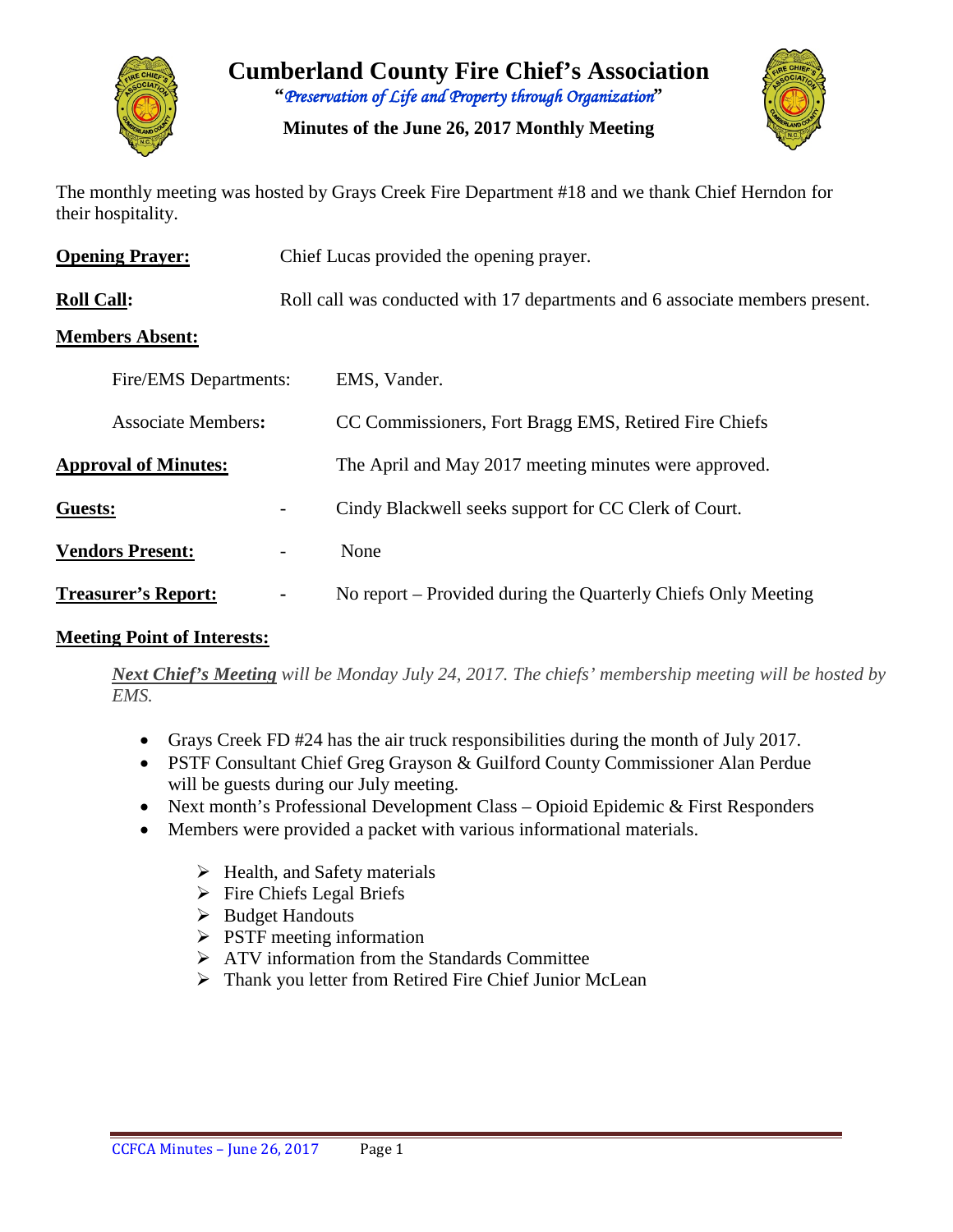#### **OLD BUSINESS**

1. President Johnson updated the membership concerning I-PAD and cautioned the Chiefs about overheating issues with the PADs by being left on the dashboard of the fire trucks. Please ensure that the devices are kept out of the direct sunlight when the engine is cut of and the cab is closed up. With the Engine and AC running there have been no issues. Unlike MCT's with internal fan motors to keep the device cool, I-Pads lack fans. There were no major issues brought up concerning the operation of same.

2. President Johnson presented Chief Ken Hall with a retirement plaque on June  $9<sup>th</sup>$  at his retirement ceremony from the Cumberland Road FD and Chief Hall was very appreciative for his recognition.

3. President Johnson advised that the SHP has surpluses portable Motorola 5000 series radios. President Johnson has queried the Chiefs and as a result requested to receive 120 of the radios to assist with placing additional radios on our apparatuses riding positions IAW the applicable NFPA Standard. This directly addresses firefighter safety. The plan is to provide 10 radios per fire district. Radios come complete with a mobile charger and antenna. The XTS 5000 Radio is a high tier radio with twice the capacity over a XTS 2500 currently in our inventory. The XTS 5000 radio also has secure transmission capabilities if needed. Deputy Director Timmy Mitchell has already provided the needed VIPER ID's for the radios.

4. President Johnson stated provided a quick update concerning the last PSTF. He stated that the meeting concentrated on contract updates utilizing the Guilford County contract as an example.

5. President Johnson provided that our budget still looks like it will come in approximately \$265,000 dollars short, we are looking to have a one (1) time remedy utilizing available special fire tax district funds and funds from the CCFCA fund-balance in order to bring those VFD's to a revenue neutral balance based on the current year FY 16/17 budget projections. Assistant County Manager Jackson advised that County Manager Cannon had no major changes to the budget and that the one time infusion to department's to keep them revenue neutral would move forward. President Johnson stated that he hopes to make a one (1) time payment to the affected department during the month of August or September of this year.

6. President Johnson advised that the work continues on several decon trailers. The floors of same will need to be provided with a slip resistant matting to ensure a safe walking surface.

7. The GO TO meeting site is up and running. The site can be used for up to 50 users. Please consider using this site for special meetings so that personnel can remain in their stations or work locations and still participate. Contact President Johnson to schedule a meeting on this program.

# **NEW BUSINESS:**

1. President Johnson advised the members that the FIREHOUSE RM contract is due and will be paid by the Treasurer this month. The cost is approximately \$47,000 dollars with some costs being recouped.

2. If anyone is pursuing your Arson CFI certification, there is a sunset clause of December 31<sup>st</sup>, 2017 to apply under the current guidelines. After January 1, 2018, all personnel will be required to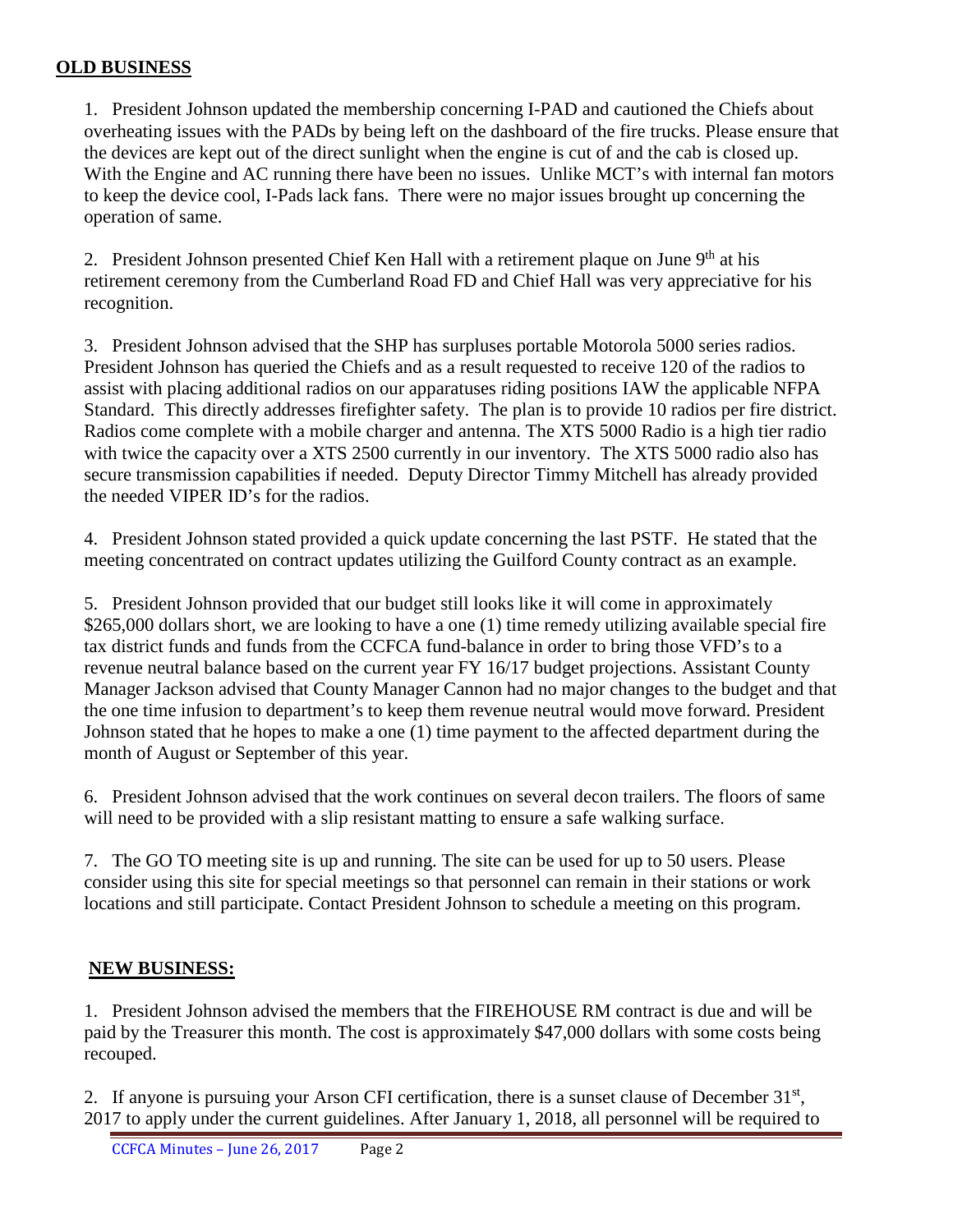take the new 80 hour NFPA 1033 program or meet the equivalency NFA 2 week Fire / Arson course as a perquisite to applying for your Arson CFI certification.

3. There will be an Opiate drug overdose program held at the July meeting to brief the members on this crisis that is being seen within our County and State. This is a must have class for all chiefs and their department members.

4. The I AM RESPPONDING (IAR) Contract is up for renewal for the next three (3) years in November and President Johnson would like to establish a small committee to see if this is the best product for us and are we using it enough to continue to justify paying for same. He also wants to see if there are any other programs out there that may better and meets our needs. Please contact him directly if you have anyone that wants to serve on the committee during the month of July whereas the committee will start its work in August and report back to the association in time for the September meeting.

5. President Johnson advised the members that CCFCA laptop purchased for our secretary was over 10 years old and was no longer functioning properly and the operating system is outdated and not supporting current programs. Secretary Melvin was requesting a new laptop in order to better facilitate his duties. A motion was made by Chief Lucas and seconded by Chief McLamb to allow for the purchase of a new laptop with the proper software not to exceed \$1,500 dollars. A roll call vote was taken and the motion was unanimously approved by those in attendance. President Johnson advised Secretary Melvin to purchase the new lap top and applicable programs and submit the invoice for reimbursement.

# **COMMITTEE REPORTS:**

#### **ID CARD/TECHNOLOGY COMMITTEE**

• **FYI.** Fire Chiefs are required to send a signed letter or memo with a firefighter requesting an ID Card. For any questions or an appointment contact 424-0694 or e-mail at [cjohnson.spfd@gmail.com](mailto:cjohnson.spfd@gmail.com)

**FIRE PREVENTION/EDUCATION COMMITTEE** BC Martin – Chairpersons, FF Angie Locklear E-Mail: [MMartin@ci.fay.nc.us,](mailto:MMartin@ci.fay.nc.us) or [alocklear@ci.fay.nc.us](mailto:alocklear@ci.fay.nc.us)

• No report.

# **COMMUNICATIONS COMMITTEE** EMS Chief Brian Pearce – EMS - Chairperson,

E-Mail: [bpearce@capefearvalley.com](mailto:bpearce@capefearvalley.com)

• No Report

#### **STANDARDS & POLICY COMMITTEE A/C** Kevin Murphy (SPFD # 13) Chairperson, E-Mail: [kmurphy1903@gmail.com](mailto:kmurphy1903@gmail.com)

• Chief Murphy thanked the Association for their prayers and support during his medical situation. Chief Murphy presented the members with the first draft of the new ATV policy on recognition and identification aspects of the ATV's within the County. Please direct all comments and or concerns to Chief Murphy.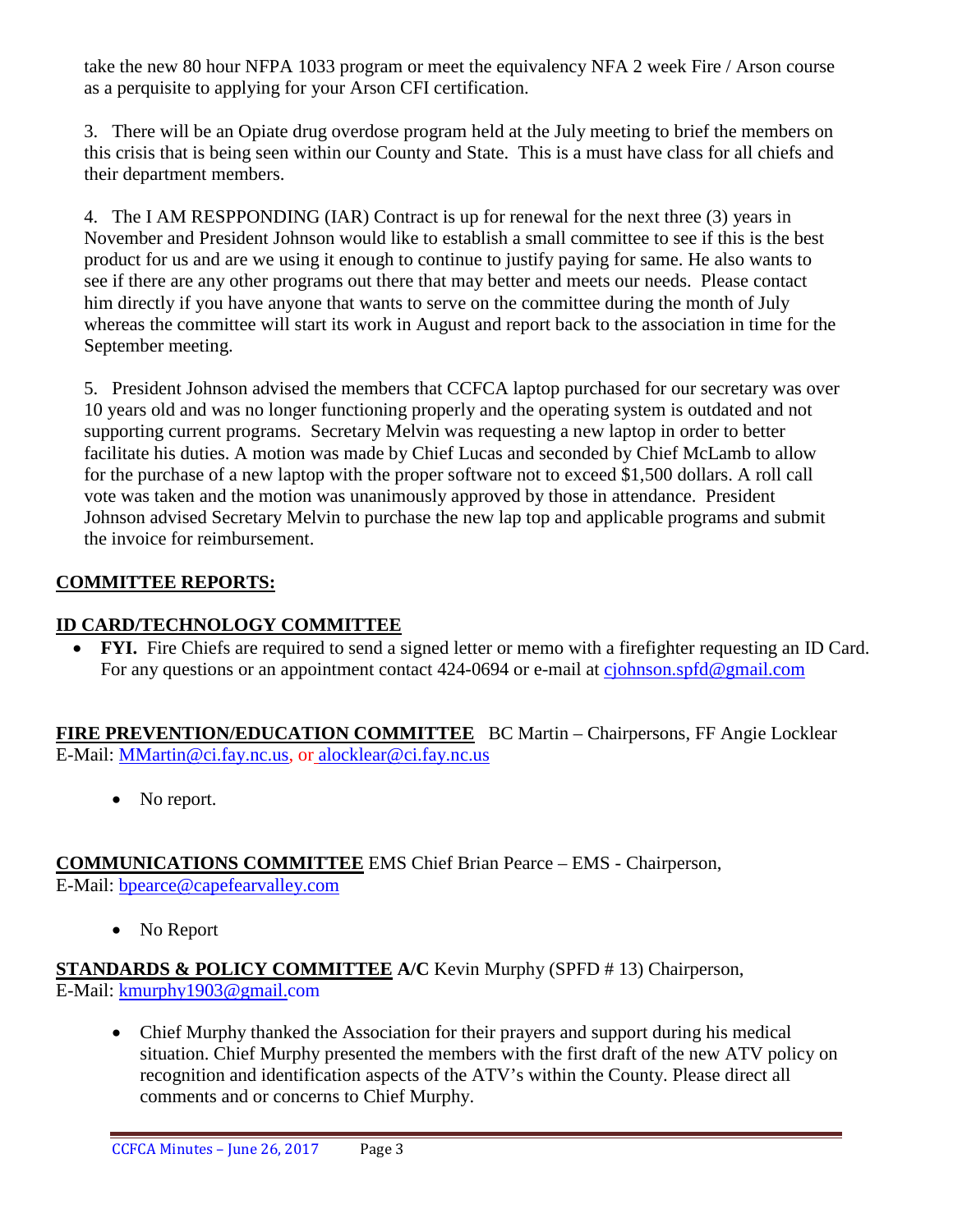#### **MEMORIAL COMMITTEE** Chief R. Marley (Pearce's Mill) Chairperson,

E-Mail: [pmfd0301@nc.rr.com](mailto:pmfd0301@nc.rr.com)

• President Johnson advised that Breece Memorials had completed the refurbishment project on the Memorial.

**AUTOMATIC AID/MUTUAL AID COMMITTEE** Chief Joe Marsh (GCFD # 24) Chairperson, E-Mail: [gcfd24@nc.rr.com](mailto:gcfd24@nc.rr.com)

• No Report

**FINANCE COMMITTEE** Deputy Chief Freddy Johnson Jr. (Stoney Point) Chairperson, E-Mail: [spfd1302@nc.rr.com](mailto:spfd1302@nc.rr.com)

• No report.

**RESCUE COMMITTEE** Deputy Chief Hank Harris (Cotton FD) Chairperson, E-Mail: [cfd402@nc.rr.com](mailto:cfd402@nc.rr.com)

• No report.

**DISPATCH STEERING / AVL COMMITTEE** Chief Chuck Hodges (Hope Mills FD), Chairperson, E-Mail:

• Chief Hodges advised that he was seeking a combined meeting with AVL steering committee and the Communications committee sometime during the second week of July. President Johnson advised Chief Hodges that the Go2Meetings.com resource was available to him if needed to conduct his meeting.

**KNOX BOX COMMITTEE** - Emergency Management Officer Gene Booth (Emergency Services) Chairperson, E-Mail: [wbooth@co.cumberland.nc.us](mailto:wbooth@co.cumberland.nc.us)

• No report.

**FIREHOUSE STEERING COMMITTEE** – Fire Chief T. J. McLamb (SLFD # 22) Chairperson, E-Mail: [tmclamb@spring-lake.org](mailto:tmclamb@spring-lake.org)

• Chief McLamb advised that Todd Tuttle with the Greensboro Fire Department was putting some information together for the PSTF. He inquired as to whether or not the departments were properly capturing the units and their staffing on automatic aid calls. The members in the room advised that they were.

# **ASSOCIATE MEMBERS REPORT**

# **EMERGENCY SERVICES DIRECTOR/ ECC-911 (**Randy Beeman**,** Director),

E-Mail: [rbeeman@co.cumberland.nc.us](mailto:rbeeman@co.cumberland.nc.us)

• Deputy Director Mitchell advised that the 911 center at the LEC had to be taken down on July  $8<sup>th</sup>$ for several hours to do some work. He is planning a conference call on July  $6<sup>th</sup>$  to work out the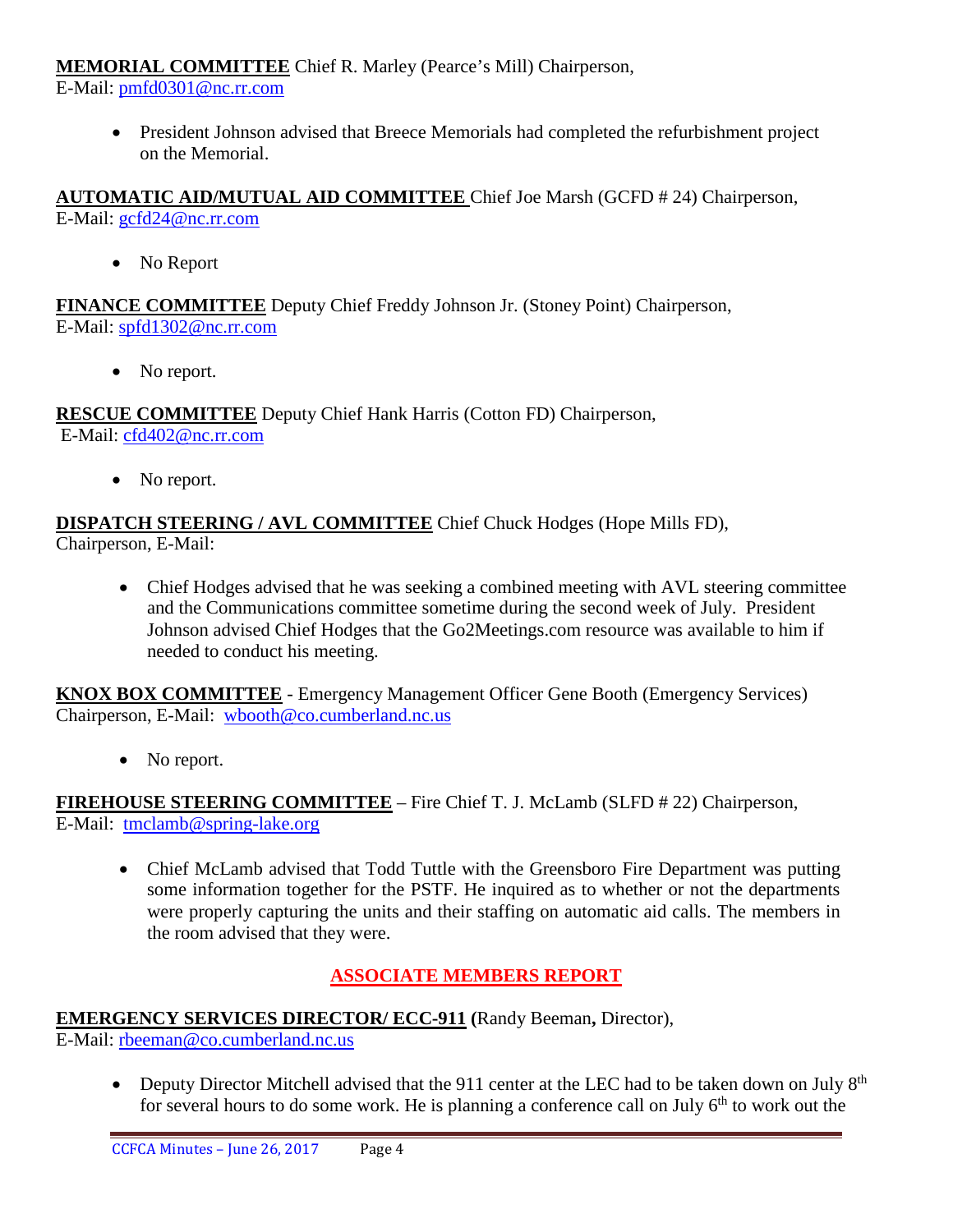final details. The backup center will not have the ability to dispatch on the VHF paging system so we will be relying on the "I AM RESPONDING" program to facilitate notification to your department members.

• Tracy Jackson advised that the County would be working with our other partners to facilitate an agreement on the consolidated 911 center so that we could pursue some available funding from the NC 911 Board.

**EMS DIRECTOR:** Brian Pearce, Director E-Mail: bpearce@capefearvalley.com

• No Report.

**HAZMAT** BC Robert Brinson, FFD - POC telephone for HAZMAT is 584-9550, E-Mail: [rbrinson@ci.fay.nc.us](mailto:rbrinson@ci.fay.nc.us)

• BC Brinson advised that there would an expanded HM exercise involving multiple agencies on July 22nd. A final location is to be determined and more information will become available.

**FORESTRY DISTRICT** Craig Gottfried, County Ranger, E-Mail: [craig.gottfried@ncagr.gov](mailto:craig.gottfried@ncagr.gov)

• Ranger Gottfried introduced Sarah Carrick as the new assistant county ranger. Her call sign will be Forestry 6.

**FTCC** Steve Drew, E-Mail: [drews@faytechcc.edu](mailto:drews@faytechcc.edu)

• Ken Buckey updated the association members on upcoming firefighter and rescue technician academy classes.

**SHERIFF'S OFFICE** Sheriff Wright (Sr. Sgt. Steven Hodges – ATF)

• Captain Morgan advised that the Sheriff's Department is there to assist us in any way.

# **NC HIGHWAY PATROL** – Major Freddy Johnson Jr. SHP Special Operations.

E-Mail: [fljohnson@ncshp.org](mailto:fljohnson@ncshp.org)

• No report.

# **COUNTY COMMISSIONERS** Fire Commissioner John Keefe

• No report.

# **FOR THE GOOD OF THE ASSOCIATION:**

- President Johnson asked the members to ensure the safety of our firefighters and to look at the NVFC and IAFC websites for some good programs on safety to be used during a safety stand down.
- Chief Maxwell and Chief Lucas discussed that no Cumberland County Fire Department received any of the NCDOI Fire Department matching grant program this year. President Johnson is going to look into the situation further.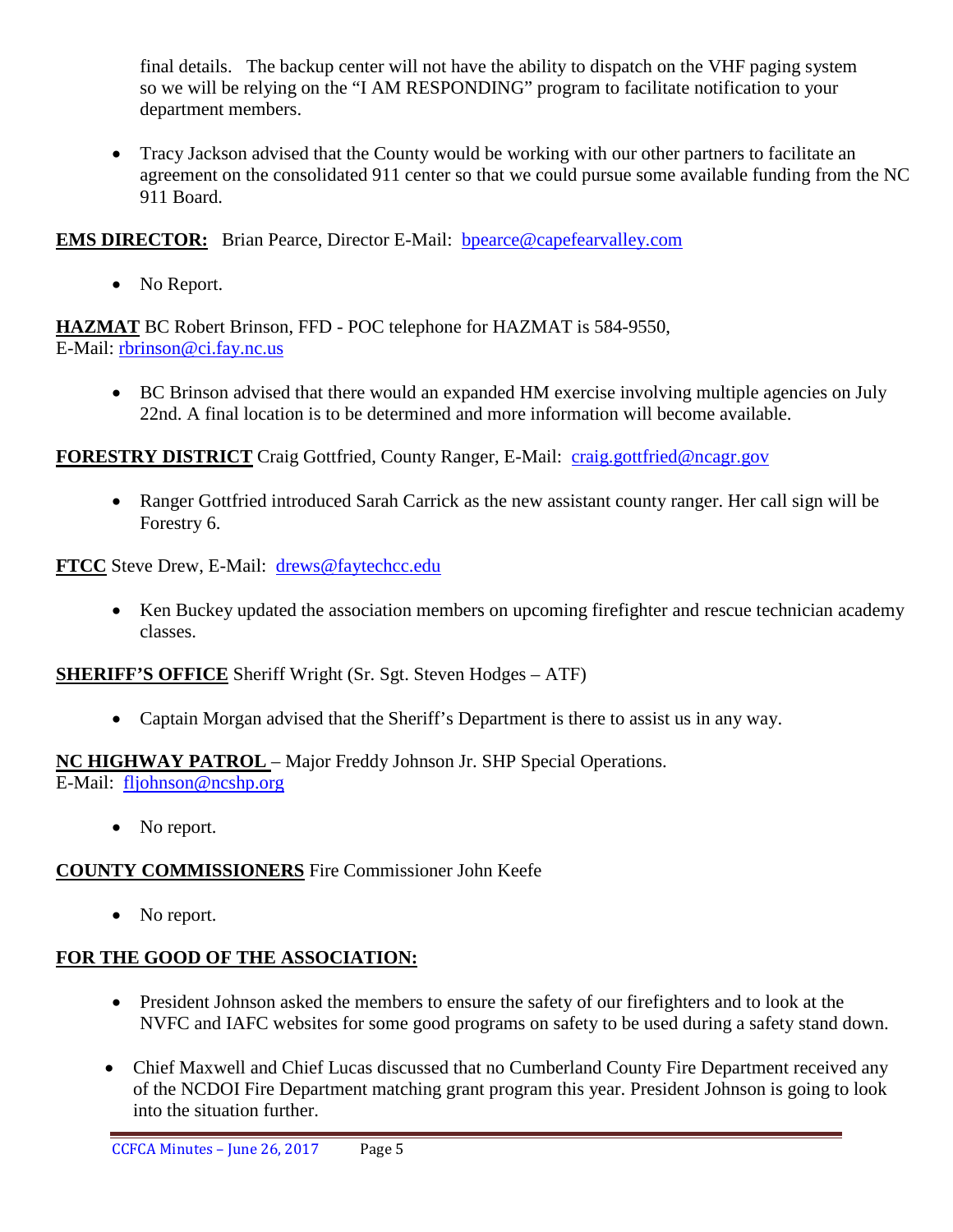- Chief Hodges stated that Hope Mills  $4<sup>th</sup>$  of July parade would be held on July  $4<sup>th</sup>$ . Any department wanting to participate is to be at Hope Mills Middle School by 0930 hours to line up. Chief Hodges also has tickets for Sheriff Wright's kickoff campaign event for those interested in attending.
- Chief Bass announced that Assistant Chief Phil Taranto will be stepping down from his position to spend more time traveling with his wife. He will remain an active member of the Westarea FD.

**ADJOURNMENT:** A motion was made to adjourn by Assistant Chief Murphy seconded by Chief Marsh. The meeting was adjourned at 2015 hours.

Respectfully Submitted By:

*Freddy l. Johnson Sr. Mark A. Melvin*

Freddy L. Johnson Sr., CFO Mark A. Melvin, CFO Fire Chief / President Fire Chief / Secretary

#### **2 Enclosures**

- 1. Cumberland County Fire Chief's Association Attendance Roster 2017
- 2. Roll call vote for computer purchase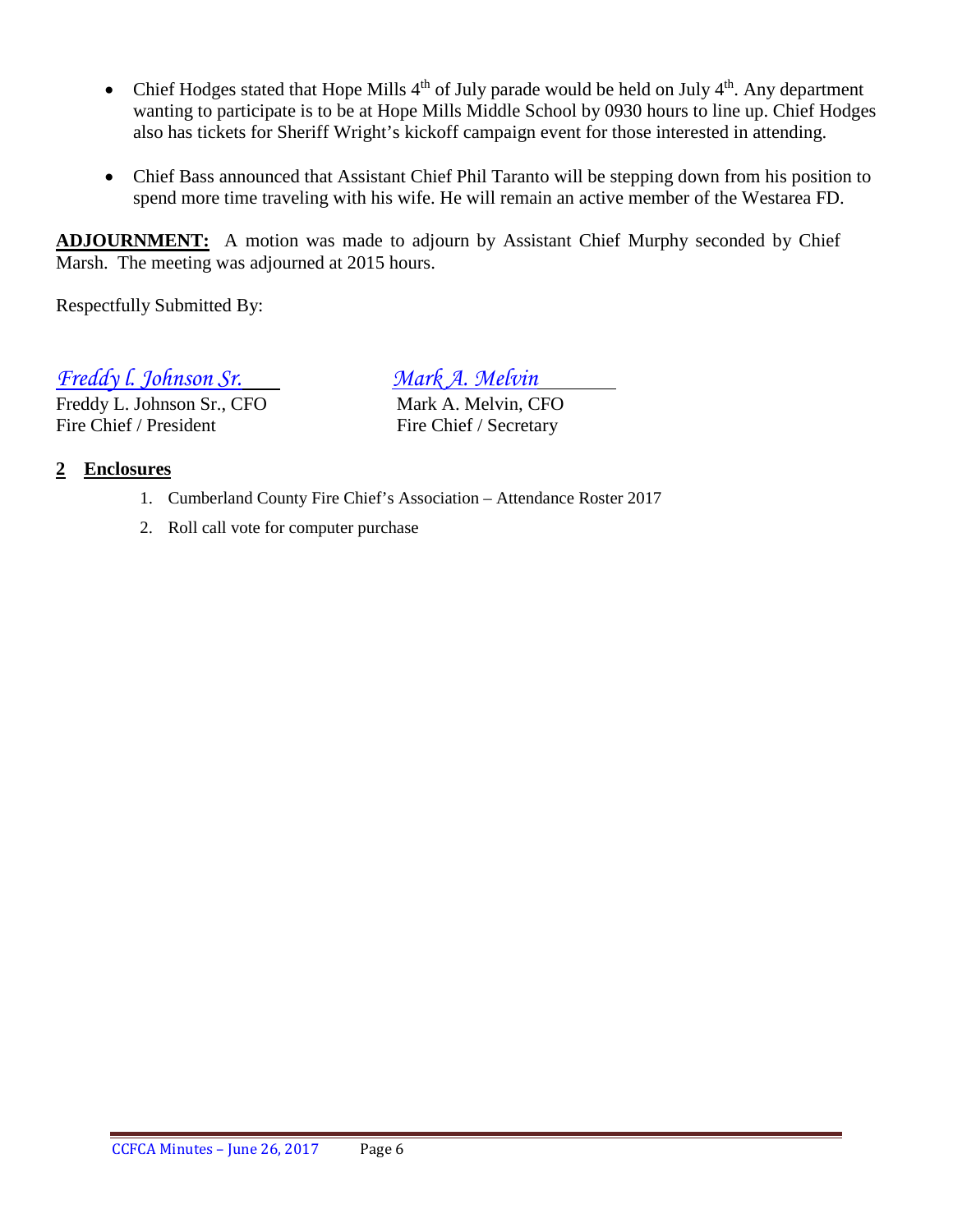

#### **CUMBERLAND COUNTY FIRE CHIEF'S ASSOCIATION ROLL CALL 2017**



| <b>MEMBERS PRESENT</b><br>(19)                                        | 18                      | 17             | 17                      | 17                      | 17              | 17              |  |  |  |
|-----------------------------------------------------------------------|-------------------------|----------------|-------------------------|-------------------------|-----------------|-----------------|--|--|--|
| <b>ASSOCIATE MEMBERS PRESENT</b><br>(9)                               | $\overline{\mathbf{8}}$ | $\overline{7}$ | $\overline{\mathbf{8}}$ | $\overline{\mathbf{8}}$ | $6\overline{6}$ | $6\phantom{1}6$ |  |  |  |
|                                                                       |                         |                |                         |                         |                 |                 |  |  |  |
| <b>Cumberland County Fire Chiefs</b><br>Department's / Organization's | 23-Jan-17               | 27-Feb-17      | 27-Mar-17               | 24-Apr-17               | 22-May-17       | 26-Jun-17       |  |  |  |
| <b>Departments</b>                                                    |                         |                |                         |                         |                 |                 |  |  |  |
|                                                                       |                         |                |                         |                         |                 |                 |  |  |  |
| <b>BEAVER DAM, STATION 26</b>                                         | P                       | P              | P                       | P                       | P               | P               |  |  |  |
| <b>BETHANY, STATION 12</b>                                            | P                       | P              | $\overline{P}$          | $\overline{P}$          | $\overline{P}$  | $\overline{P}$  |  |  |  |
| <b>COTTON, STATION 4</b>                                              | $\overline{P}$          | P              | $\overline{P}$          | $\overline{P}$          | $\overline{P}$  | $\overline{P}$  |  |  |  |
| <b>CUMBERLAND ROAD, STATION 5</b>                                     | $\overline{P}$          | P              | $\overline{P}$          | P                       | $\overline{P}$  | $\overline{P}$  |  |  |  |
| <b>EASTOVER, STATION 1</b>                                            | P                       | P              | P                       | P                       | $\overline{A}$  | $\overline{P}$  |  |  |  |
| <b>EMS EMERGENCY MEDICAL SERVICES</b>                                 | P                       | $\overline{A}$ | P                       | P                       | $\overline{P}$  | $\overline{A}$  |  |  |  |
|                                                                       | P                       | P              | $\overline{P}$          | $\overline{P}$          | $\overline{P}$  | $\overline{P}$  |  |  |  |
| <b>FAYETTEVILLE FIRE DEPT</b>                                         |                         |                |                         |                         |                 | $\overline{P}$  |  |  |  |
| <b>FORT BRAGG FIRE DEPT</b>                                           | P                       | P              | $\overline{E}$          | E                       | $\overline{P}$  |                 |  |  |  |
| <b>GODWIN - FALCON, STATION 17</b>                                    | $\overline{P}$          | P              | $\overline{P}$          | $\overline{P}$          | $\overline{P}$  | $\overline{P}$  |  |  |  |
| <b>GRAYS CREEK, STATION 18</b>                                        | $\overline{P}$          | P              | $\overline{P}$          | $\overline{P}$          | P               | $\overline{P}$  |  |  |  |
| <b>GRAYS CREEK, STATION 24</b>                                        | $\overline{P}$          | $\overline{A}$ | $\overline{P}$          | $\overline{A}$          | $\overline{P}$  | $\overline{P}$  |  |  |  |
| <b>HOPE MILLS, STATION 21</b>                                         | E                       | P              | $\overline{P}$          | $\overline{P}$          | $\overline{P}$  | $\overline{P}$  |  |  |  |
| <b>PEARCE'S MILL, STATION 3</b>                                       | $\overline{P}$          | $\overline{P}$ | $\overline{P}$          | $\overline{P}$          | $\overline{P}$  | $\overline{P}$  |  |  |  |
| <b>SPRING LAKE, STATION 22</b>                                        | P                       | P              | $\overline{P}$          | $\overline{P}$          | P               | $\overline{P}$  |  |  |  |
| <b>STEDMAN, STATION 23</b>                                            | $\overline{P}$          | P              | $\overline{P}$          | $\overline{P}$          | P               | $\overline{P}$  |  |  |  |
| <b>STONEY POINT, STATION 13 &amp; 19</b>                              | $\overline{P}$          | P              | $\overline{P}$          | $\overline{P}$          | P               | $\overline{P}$  |  |  |  |
| <b>VANDER, STATION 2 &amp; 8</b>                                      | $\overline{P}$          | P              | $\overline{P}$          | P                       | $\overline{A}$  | $\overline{A}$  |  |  |  |
| <b>WADE, STATION 16</b>                                               | $\overline{P}$          | P              | $\overline{P}$          | $\overline{P}$          | $\overline{P}$  | $\overline{P}$  |  |  |  |
| <b>WESTAREA, STATION 15, 20 &amp; 25</b>                              | P                       | P              | E                       | $\overline{P}$          | P               | $\overline{P}$  |  |  |  |
|                                                                       |                         |                |                         |                         |                 |                 |  |  |  |
| <b>Associate Organization's</b>                                       |                         |                |                         |                         |                 |                 |  |  |  |
|                                                                       |                         |                |                         |                         |                 |                 |  |  |  |
| <b>CC COMMISSIONERS</b>                                               | P                       | P              | P                       | P                       | A               | $\mathbf{A}$    |  |  |  |
| <b>CC EMERGENCY SERVICES</b>                                          | P                       | P              | P                       | P                       | P               | P               |  |  |  |
| <b>FORESTRY</b>                                                       | P                       | P              | P                       | P                       | $\overline{P}$  | $\overline{P}$  |  |  |  |
| <b>FORT BRAGG EMS</b>                                                 | P                       | P              | $\overline{P}$          | $\overline{P}$          | P               | $\overline{A}$  |  |  |  |
| <b>FTCC</b>                                                           | P                       | P              |                         | P                       | P               | P               |  |  |  |
| <b>HAZMAT</b>                                                         | P                       | P              | P                       | P                       | A               | P               |  |  |  |
| <b>HIGHWAY PATROL</b>                                                 | P                       | P              | P                       | P                       | P               | P               |  |  |  |
| <b>RETIRED FIRE CHIEF'S</b>                                           | P                       | A              | P                       | P                       | A               | A               |  |  |  |
| <b>SHERIFF'S OFFICE</b>                                               | P                       | $\mathbf{A}$   | A                       | $\mathbf{A}$            | P               | P               |  |  |  |
|                                                                       |                         |                |                         |                         |                 |                 |  |  |  |
|                                                                       |                         |                |                         |                         |                 |                 |  |  |  |
|                                                                       |                         |                |                         |                         |                 |                 |  |  |  |
|                                                                       |                         |                |                         |                         |                 |                 |  |  |  |

#### **Special Notes**:

*CODES:* (P) – Present (A)-Absent (E) - Excused